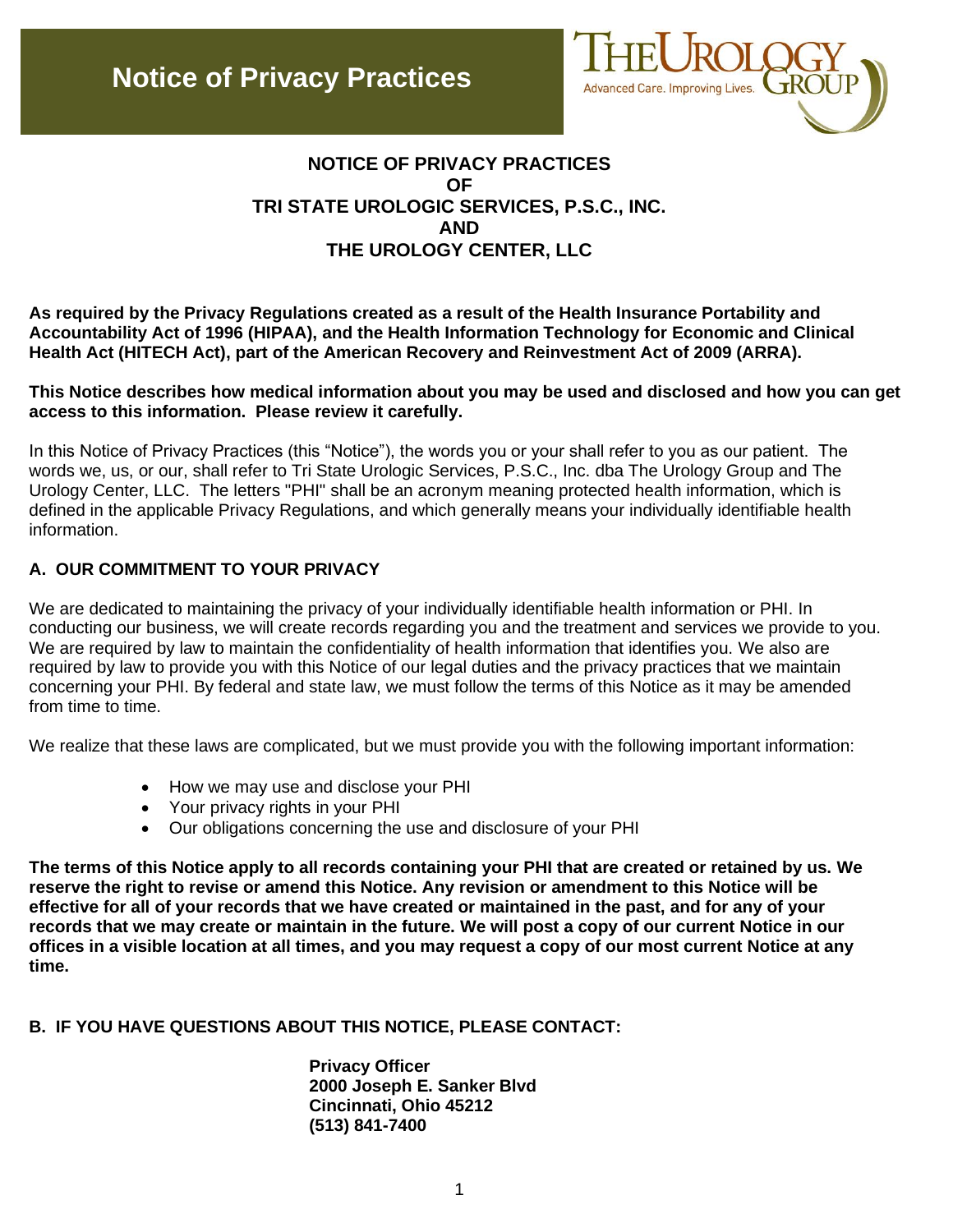#### **C. WE MAY USE AND DISCLOSE YOUR INDIVIDUALLY IDENTIFIABLE HEALTH INFORMATION (PHI) IN THE FOLLOWING WAYS**

The following categories describe the different ways in which we may use and disclose your PHI.

**1. Treatment.** We may use your PHI to treat you. For example, we may ask you to have laboratory tests (such as blood or urine tests), and we may use the results to help us reach a diagnosis. We might use your PHI in order to write a prescription for you, or we might disclose your PHI to a pharmacy when we order a prescription for you. Many of the people who work for us including, but not limited to, our doctors and nurses – may use or disclose your PHI in order to treat you or to assist others in your treatment. Additionally, we may disclose your PHI to others who may assist in your care, such as your spouse, children or parents.

**2. Payment.** We may use and disclose your PHI in order to bill and collect payment for the services and items you may receive from us. For example, we may contact your health insurer to certify that you are eligible for benefits (and for what range of benefits), and we may provide your insurer with details regarding your treatment to determine if your insurer will cover, or pay for, your treatment. We also may use and disclose your PHI to obtain payment from third parties that may be responsible for such costs, such as family members. Also, we may use your PHI to bill you directly for services and items.

**3. Health Care Operations.** We may use and disclose your PHI to operate our business. As examples of the ways in which we may use and disclose your information for our operations, we may use your PHI to evaluate the quality of care you received from us, or to conduct cost-management and business activities for our business.

**4. Appointment Reminder.** We may use and disclose your PHI to contact you and remind you of an appointment. We may also leave you a message on an answering machine to remind you of an appointment.

**5. Treatment Options.** We may use and disclose your PHI to inform you of potential treatment options or alternatives.

**6. Health-Related Benefits and Services.** We may use and disclose your PHI to inform you of health-related benefits or services that may be of interest to you.

**7. Affiliated Entities.** Tri State Urologic Services, P.S.C., Inc. dba The Urology Group and The Urology Center, LLC are legally separate entities that are affiliated with each other because of common ownership. Each such affiliated entity may use and disclose your PHI to the other such affiliated entity.

**8. Release of Information to Family/Friends.** We may release your PHI to a friend or family member that is involved in your care, or who assists in taking care of you. For example, a parent or guardian may ask that a babysitter take their child to our office for treatment. In this example, the babysitter may have access to this child's medical information.

**9. Disclosures Required By Law.** We will use and disclose your PHI when we are required to do so by federal, state or local law.

# **D. USE AND DISCLOSURE OF YOUR PHI IN CERTAIN SPECIAL CIRCUMSTANCES**

The following categories describe unique scenarios in which we may use or disclose your identifiable health information:

**1. Public Health Risks.** We may disclose your PHI to public health authorities that are authorized by law to collect information for the purpose of

- Maintaining vital records, such as births and deaths
- Reporting child abuse or neglect
- Preventing or controlling disease, injury or disability
- Notifying a person regarding potential exposure to a communicable disease
- Notifying a person regarding a potential risk for spreading or contracting a disease or condition
- Reporting reactions to drugs or problems with products or devices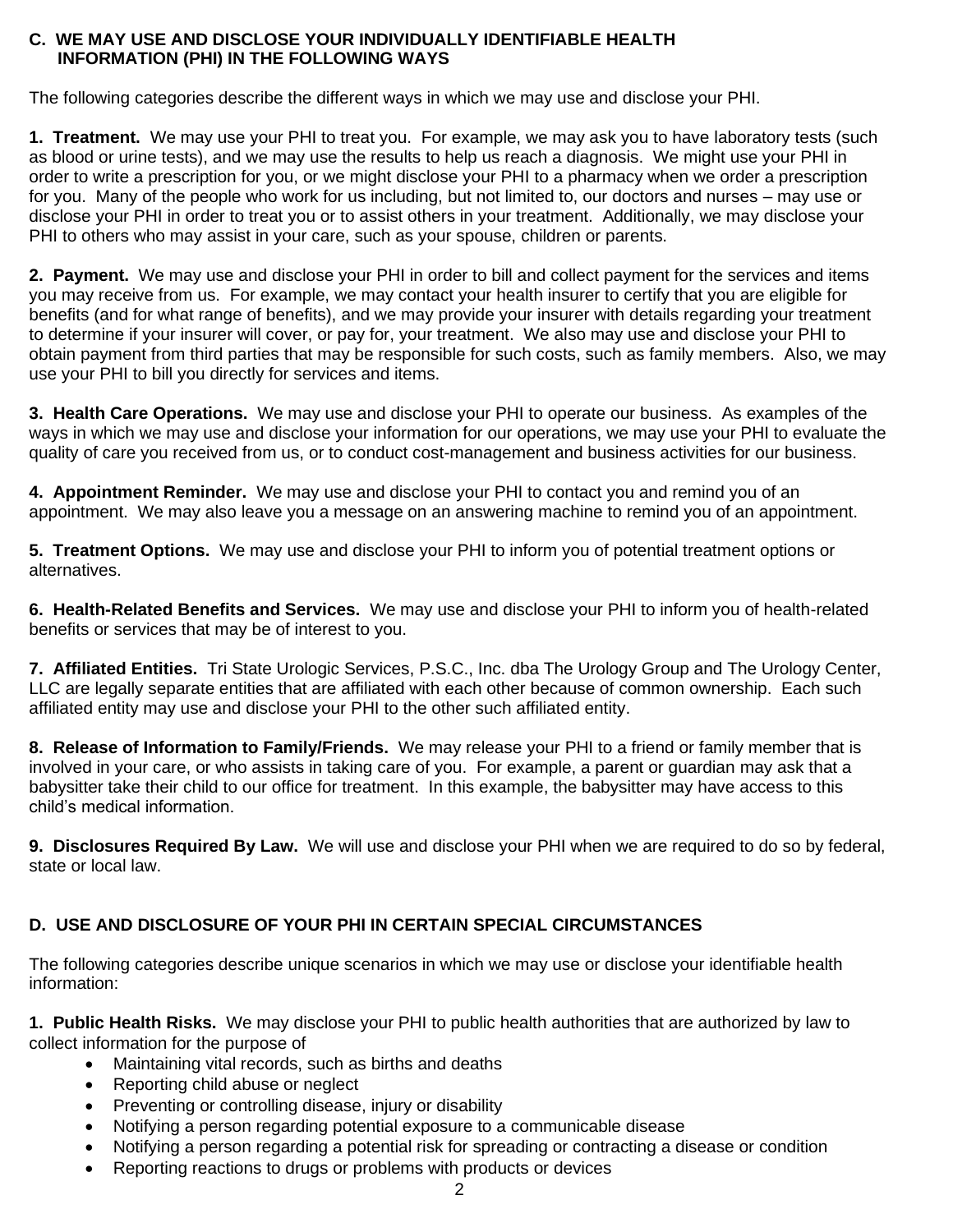- Notifying individuals if a product or device they may be using has been recalled
- Notifying appropriate government agency(ies) and authority(ies) regarding the potential abuse or neglect of an adult patient (including domestic violence); however, we will only disclose this information if the patient agrees or we are required or authorized by law to disclose this information
- Notifying your employer under limited circumstances related primarily to workplace injury or illness or medical surveillance.

**2. Health Oversight Activities.** We may disclose your PHI to a health oversight agency for activities authorized by law. Oversight activities can include, for example, investigations, inspections, audit, surveys, licensure and disciplinary actions; civil, administrative, and criminal procedures or actions; or other activities necessary for the government to monitor government programs, compliance with civil rights laws and the health care system in general.

**3. Lawsuits and Similar Proceedings.** We may use and disclose your PHI in response to a court or administrative order, if you are involved in a lawsuit or similar proceeding. We also may disclose your PHI in response to a discovery request, subpoena, or other lawful process by another party involved in the dispute, but only if we have made an effort to inform you of the request or to obtain an order protecting the information the party has requested.

**4. Law Enforcement.** We may release PHI if asked to do so by a law enforcement official:

- Regarding a crime, victim in certain situations, if we are unable to obtain the person's agreement
- Concerning a death we believe has resulted from criminal conduct
- Regarding criminal conduct at our offices
- In response to a warrant, summons, court order, subpoena or similar legal process
- To identify/locate a suspect, material witness, fugitive or missing person
- To an emergency, to report a crime (including the location or victim(s) of the crime, or the description, identify or location of the perpetrator)

**5. Deceased Patients.** We may release your PHI to organizations that handle organ, eye or tissue procurement or transplantation, including organ donation banks, as necessary to facilitate organ or tissue donation and transplantation if you are an organ donor.

**6. Organ and Tissue/Donation.** We may release your PHI to organizations that handle organ, eye or tissue procurement or transplantation if you are an organ donor.

**7. Research.** We may use and disclose your PHI for research purposes in certain limited circumstances. We will obtain your written authorization to use your PHI for research purposes except when: (a) our use or disclosure was approved by an Institutional Review Board or a Privacy Board; (b) we obtain the oral or written agreement of a researcher that (i) the information being sought is necessary for the research study; (ii) the use or disclosure of your PHI is being used only for research and (iii) the researcher will not remove any of your PHI from our premises; or (c) the PHI sought by the researcher only relates to decedents and the researcher agrees either orally or in writing that the use or disclosure is necessary for the research and, if we request it, to provide us with proof of death prior to access to the PHI of the decedents.

**8. Serious Threats to Health or Safety.** We may use and disclose your PHI when necessary to reduce or prevent a serious threat to your health and safety or the health and safety of another individual or the public. Under these circumstances, we will only make disclosures to a person or organization able to help prevent the threat.

**9. Military.** We may disclose your PHI if you are a member of U.S. or foreign military forces (including veterans) and if required by the appropriate authorities.

**10. National Security.** We may disclose your PHI to federal officials for intelligence and national security activities authorized by law. We also may disclose your PHI to federal officials in order to protect the President, other officials or foreign heads of state, or to conduct investigations.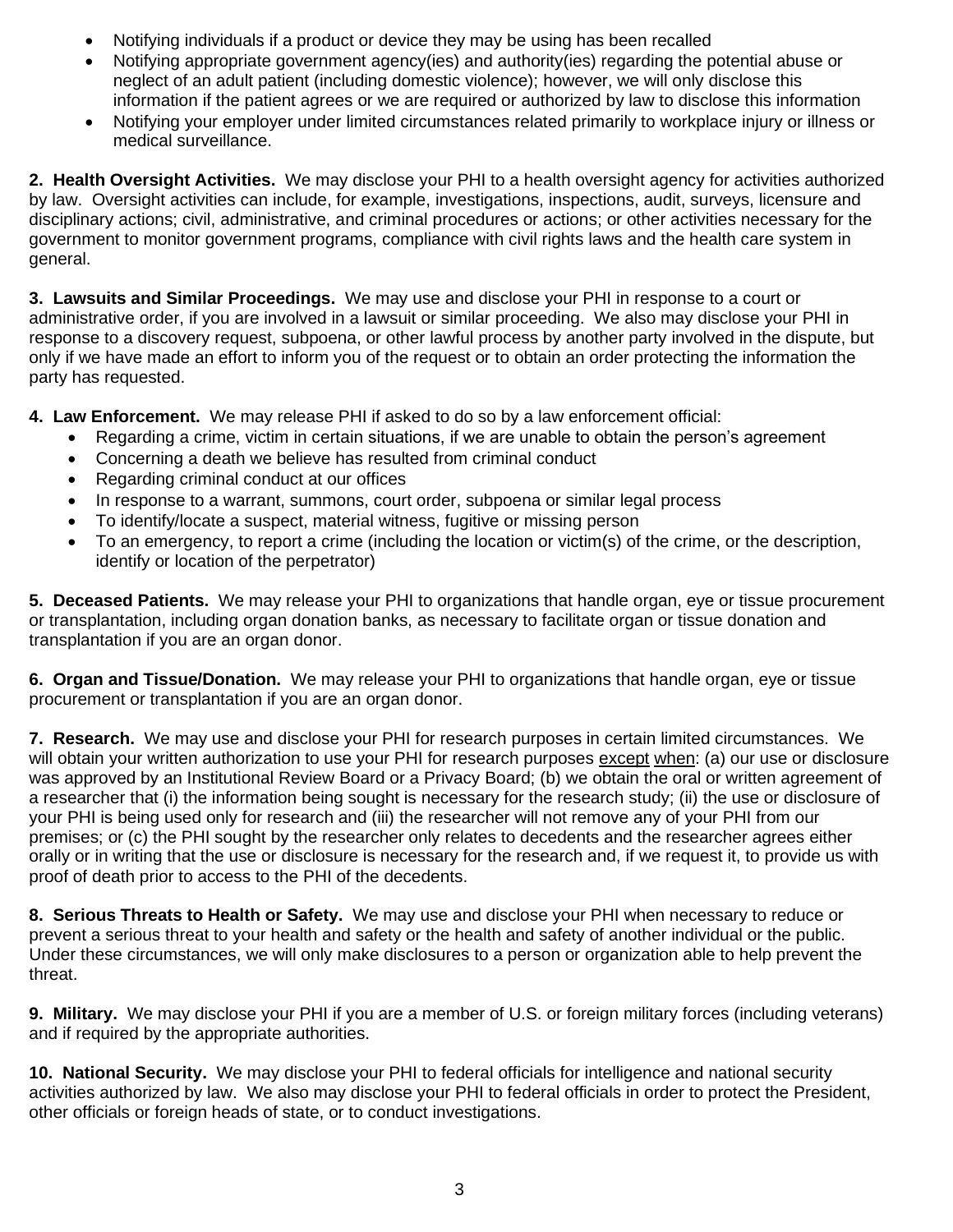**11. Inmates.** We may disclose your PHI to correctional institutions or law enforcement officials if you are an inmate or under the custody of a law enforcement official. Disclosure for these purposes would be necessary: (a) for the institution to provide health care services to you, (b) for the safety and security of the institution, or (c) to protect your health and safety or the health and safety of other individuals.

**12. Workers' Compensation.** We may release your PHI for workers' compensation and similar programs.

**13. Sale of PHI.** We are not permitted to sell your PHI unless you have authorized the disclosure.

**14. Marketing.** Except as provided in HIPAA and the HITECH Act, we are not permitted to use your PHI for marketing purposes unless you have authorized the communication.

# **E. YOUR RIGHTS REGARDING YOUR PHI**

You have the following rights regarding the PHI that we maintain about you:

**1. Confidential Communications.** You have the right to request that we communicate with you about your health and related issues in a particular manner or a certain location. For instance, you may ask that we contact you at home, rather than work. In order to request a type of confidential communication, you must make a written request to **Privacy Officer, 2000 Joseph E. Sanker, Blvd, Cincinnati, Ohio 45212**  specifying the requested method of contact, or the location where you wish to be contacted. We will accommodate reasonable requests. You do not need to give a reason for your request.

### **2. Requesting Restrictions.**

**General Restrictions.** You have the right to request a restriction in our use or disclosure of your PHI for treatment, payment or health care operations. Additionally, you have the right to request that we restrict our disclosure of your PHI to only certain individuals involved in your care or the payment for your care, such as family members and friends. **We are not required to agree to your request;** however, if we do agree, we are bound by our agreement except when otherwise required by law, in emergencies, or when the information is necessary to treat you.

**Health Plan Restrictions.** You have the right to request a restriction in our disclosure of your PHI to a health plan for payment or health care operations with respect to specific items and services for which you have paid out of pocket in full. Unless disclosure to such health plan is required by law, we will grant such request.

In order to request a restriction in our use or disclosure of your PHI, you must make your request in writing to **Privacy Officer, 2000 Joseph E. Sanker Blvd, Cincinnati, Ohio 45212**. Your request must describe in a clear and concise fashion:

- (a) the information you wish restricted;
- (b) whether you are requesting to limit our use, disclosure or both;
- (c) to whom you want the limits to apply; and
- (d) when applicable, that such request relates to a health plan and specific items and services for which you have paid out of pocket in full.

**3. Inspection and Copies.** You have the right to inspect and obtain a copy of the PHI that may be used to make decisions about you, including patient medical records and billing records, but not including psychotherapy notes. You must submit your request in writing to **Privacy Officer, 2000 Joseph E. Sanker Blvd, Cincinnati, Ohio 45212** in order to inspect and/or obtain a copy of your PHI. We may charge a fee for the costs of copying, mailing, labor and supplies associated with your request. We may deny your request to inspect and/or copy in certain limited circumstances; however, you may request a review of our denial. Another licensed health care professional chosen by us will conduct reviews.

**4. Amendment.** You may ask us to amend your health information if you believe it is incorrect or incomplete, and you may request an amendment for as long as we keep the information. To request an amendment, your request must be made in writing and submitted to **Privacy Officer, 2000 Joseph E. Sanker Blvd, Cincinnati**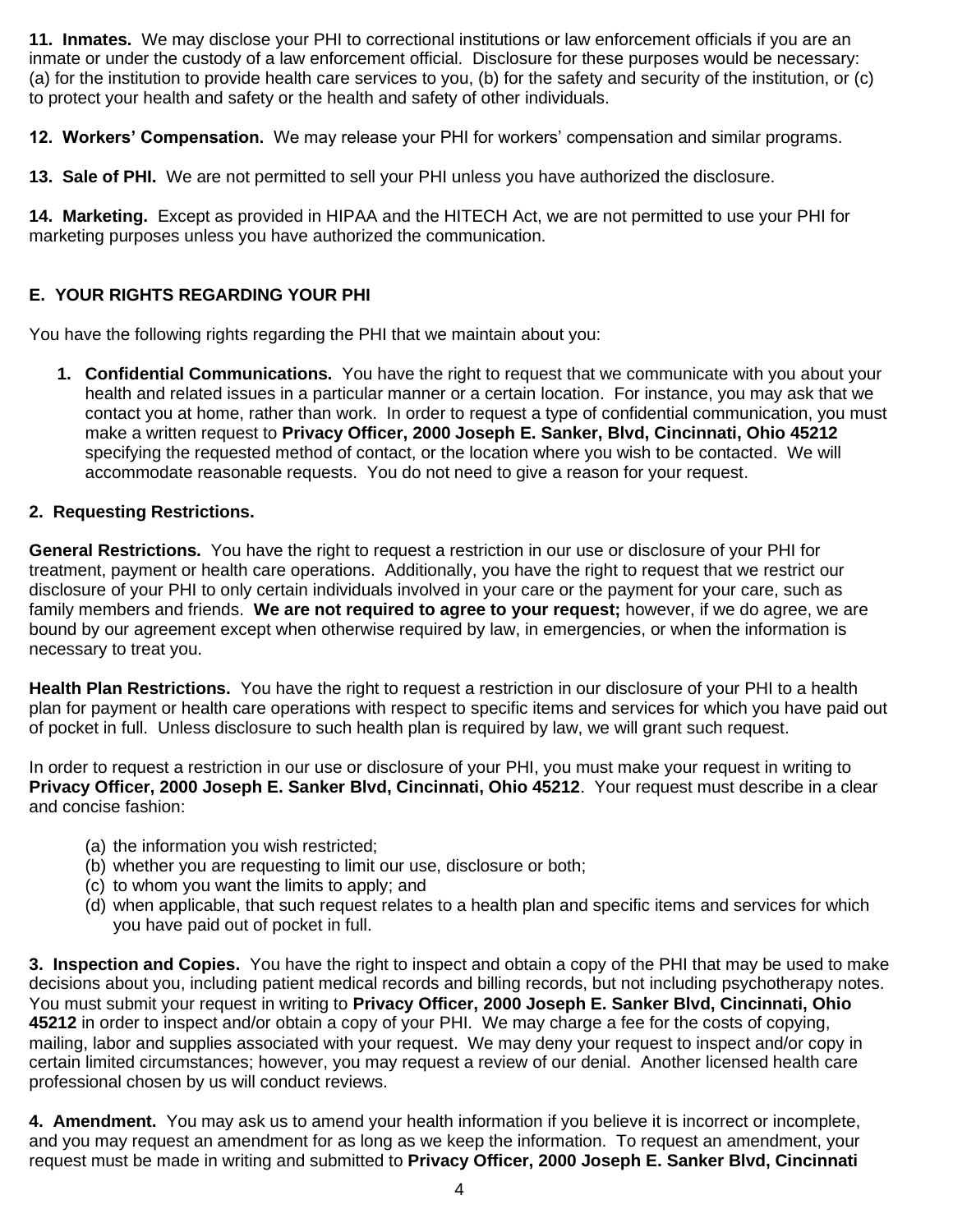**Ohio 45212**. You must provide us with a reason that supports your request for amendment. We will deny your request if you fail to submit your request (and the reason supporting your request) in writing. Also, we may deny your request if you ask us to amend information that is in our opinion: (a) accurate and complete; (b) not part of the PHI we keep; (c) not part of the PHI which you would be permitted to inspect and copy; or (d) not created by us, unless the individual or entity that created the information is not available to amend the information.

**5. Accounting of Disclosures.** All of our patients have the right to request an accounting of disclosures. An accounting of disclosures is a list of certain non-routine disclosures we have made of your PHI for purposes other than treatment, payment and health care operations. Use of your PHI as part of the routine patient care and payment is not required to be documented. For example, the doctor sharing information with the nurse, or the billing department using your information to file your insurance claim. In order to obtain an accounting of disclosures, you must submit your request in writing to **Privacy Officer, 2000 Joseph E. Sanker Blvd, Cincinnati, Ohio 45212**. All requests for an accounting of disclosures must state a time period, which may not be longer than six (6) years from the date of disclosure and may not include dates before April 14, 2003. The first list you request within a 12-month period is free of charge, but may charge you for additional lists within the same 12-month period. We will notify you of the costs involved with additional requests, and you may withdraw your request before you incur any costs.

**6. Right to a Paper Copy of This Notice.** You are entitled to receive a paper copy of this Notice. You may ask us to give you a copy of this Notice at any time. To obtain a paper copy of this Notice, contact **Privacy Officer, 2000 Joseph E. Sanker Blvd, Cincinnati, Ohio 45212**.

**7. Right to File a Complaint.** If you believe your privacy rights have been violated, you may file a complaint with us or with the Secretary of the Department of Health and Human Services. To file a compliant with us, contact **Privacy Officer, 2000 Joseph E. Sanker Blvd, Cincinnati, Ohio 45212**. All complaints must be submitted in writing. You will not be penalized for filing a complaint.

**8. Right to Provide an Authorization for Other Uses and Disclosures.** We will obtain your written authorization for uses and disclosures that are not identified by this Notice or permitted by applicable law. Any authorization you provide to us regarding the use and disclosure of your PHI may be revoked at any time in writing. After you revoke your authorization, we will no longer use or disclose your PHI for the reasons described in the authorization. Please note, we are required to retain records of your care.

# **F. BREACH NOTIFICATION**

In the event of a breach of unsecured PHI, we fully comply with the breach notification requirements of HIPAA and the HITECH Act. These requirements include notification of (i) the breach, (ii) the impact of such breach, and (iii) actions we have taken to minimize the impact such breach could have upon you.

# **G. EFFECTIVE DATE**

This Notice of Privacy Practices is effective as of April 14, 2003, with revisions effective September 20, 2013.

Again, if you have any questions regarding this notice of our health information privacy policies, please contact **Privacy Officer, 2000 Joseph E. Sanker Blvd, Cincinnati, Ohio 45212.**

# **END OF NOTICE OF PRIVACY PRACTICES**